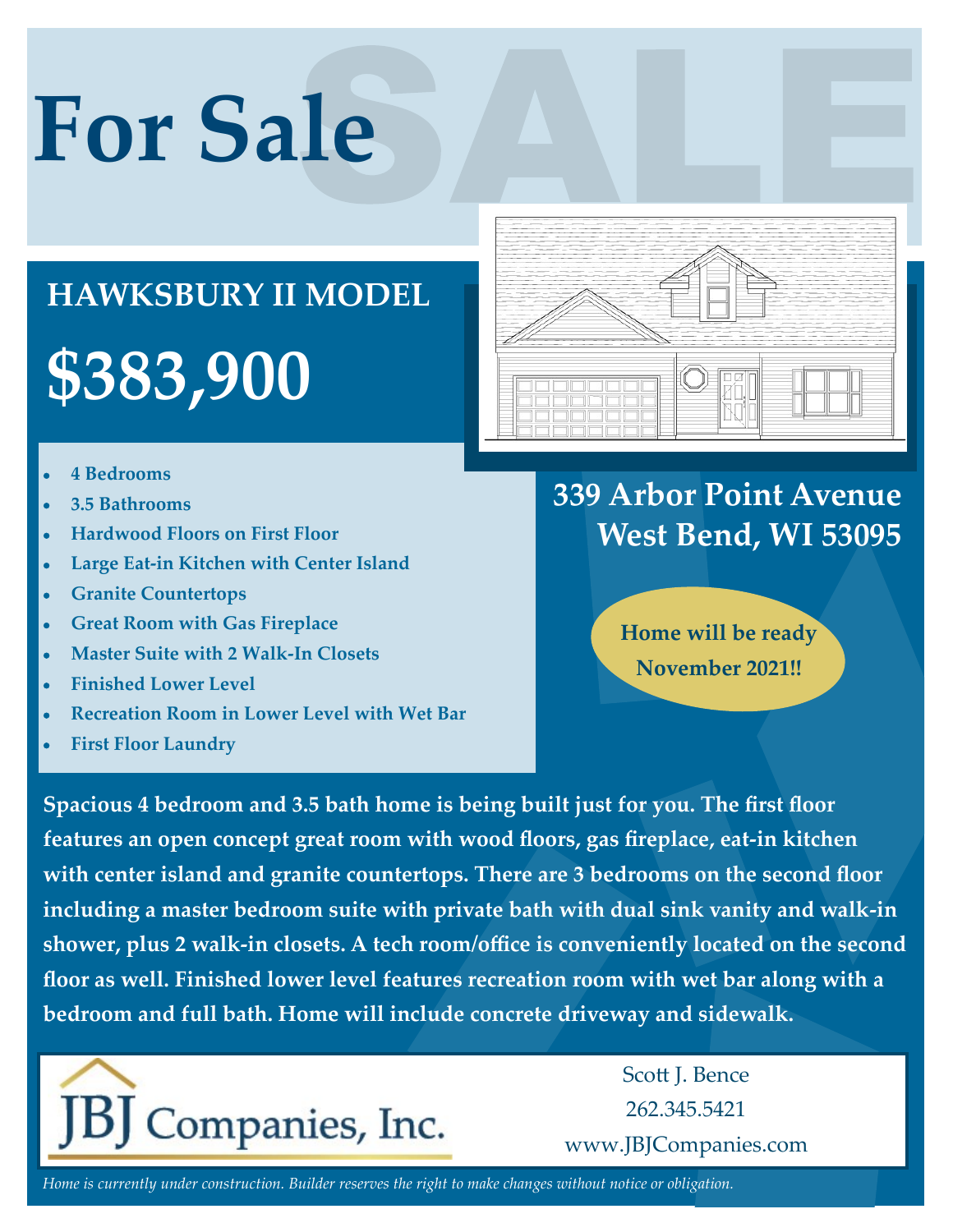

*Home is currently under construction. Builder reserves the right to make changes without notice or obligation.*